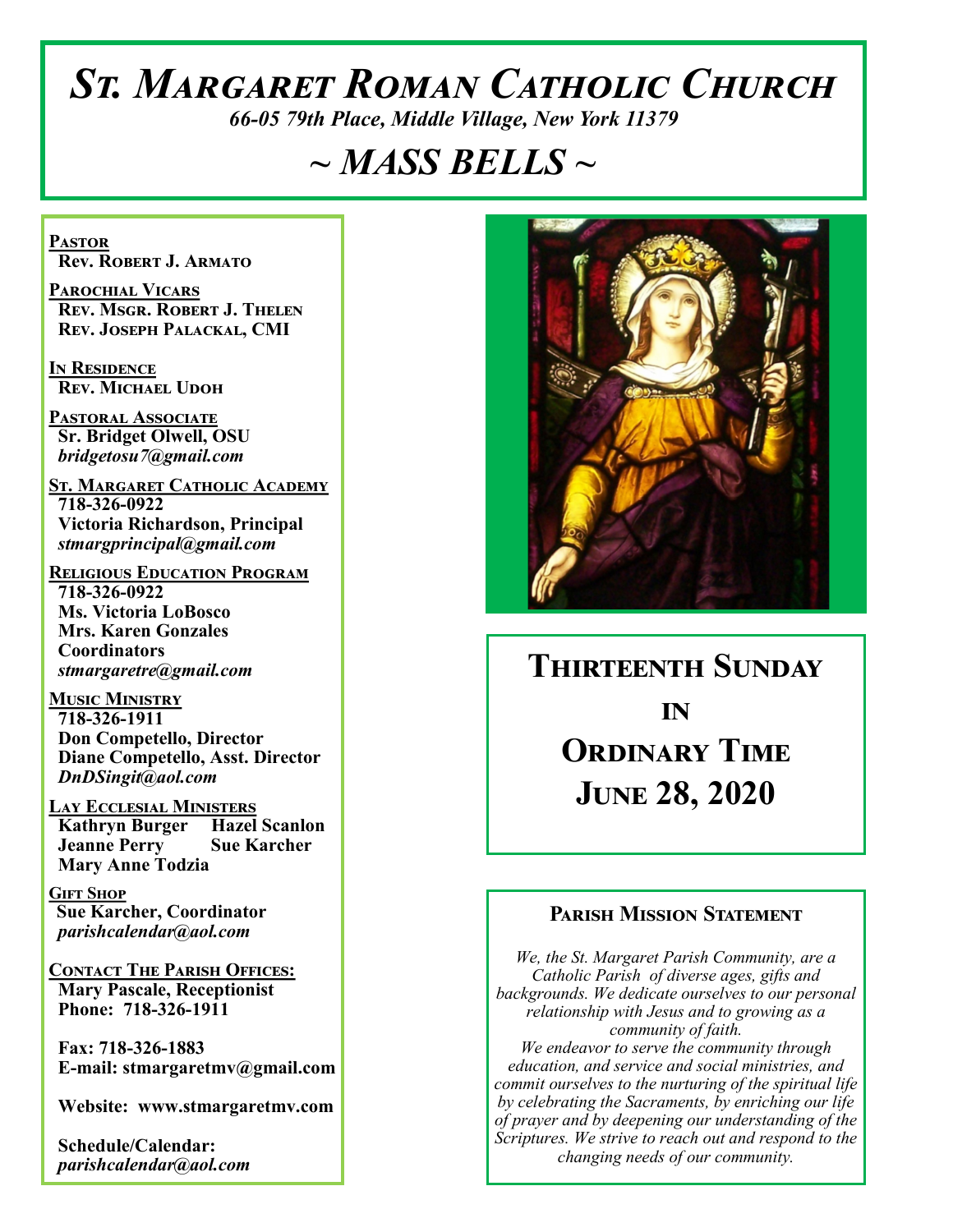### *MASSES FOR THE WEEK*

| <b>William Roemmelt</b><br>Adriana & Andrea Sciulara/Geraldine                                                                                                                                                  |
|-----------------------------------------------------------------------------------------------------------------------------------------------------------------------------------------------------------------|
| Ciaccio/<br>Joseph O'Driscoll<br>Gary W. Krause<br>William & Bella (Tollis) Kunz                                                                                                                                |
| <b>JUNE 29 - STS. PETER AND PAUL</b><br><b>Herbert Konig</b><br>Mary Frances DeMino                                                                                                                             |
| JUNE 30 - THE FIRST MARTYRS OF<br>THE HOLY ROMAN CHURCH                                                                                                                                                         |
| <b>Raymond Cashel</b><br>Stefano G. Montalbano                                                                                                                                                                  |
| <b>JULY 1 - ST. JUNIPERO SERRA</b><br>Rocco Silvis<br>Casimir Krzewski                                                                                                                                          |
| <b>JULY 2 - WEEKDAY</b><br><b>Steven Dominic Belviso</b><br>Anna & John Rice                                                                                                                                    |
| <b>JULY 3 - ST. THOMAS/FIRST FRIDAY</b><br>Regina Gockley<br>Augusta D. Weiner                                                                                                                                  |
| <b>JULY 4 - FIRST SATURDAY/</b><br><b>INDEPENDENCE DAY</b>                                                                                                                                                      |
| <b>Collective:</b> The people of the U.S.A./<br>Bill & Lee DiGiovanna/Souls in Purgatory/<br>Angelina Grillo/                                                                                                   |
| David J. McConville                                                                                                                                                                                             |
| JULY 5 - FOURTEENTH SUNDAY IN<br><b>ORDINARY TIME</b><br>People of the Parish<br>Geraldine Ciaccio/<br>Sal Monardo<br>John Ciorcari, Sr. (ANNI)<br>John Ciorcari, Jr. (ANNI)<br>Patrick & Mary (Kett) Morrissey |
|                                                                                                                                                                                                                 |

*BEGINNING MONDAY, JUNE 29, THE CHURCH WILL BE OPEN FOR MASS, USING THE NORMAL SCHEDULE. PLEASE WEAR A FACEMASK AND PRACTICE SOCIAL DISTANCING* 

## **PARISH INFORMATION**

## **Rectory Office Hours**

**Monday - Friday - 9am to Noon, and 1pm to 5pm**

> **Saturday - by appointment Sunday - closed**

**CONFESSIONS** - **Temporarily by appointment with a priest.** 

**NOVENA** to Our Lady of the Miraculous Medal Mondays after the 9am Mass. **SUSPENDED**

**THE ROSARY AND DIVINE MERCY** devotion are prayed every morning in the church at 8:30am. **SUSPENDED**

**BAPTISMS** take place every Sunday as needed. Please call the rectory for an appointment and to register your child.

**WEDDINGS MUST** be scheduled at least six months in advance by appointment with a priest or a deacon. Please call the rectory office. For marriage preparation information visit www.pre-cana.org.

**THE ENGLISH CHOIR** rehearses on Tuesday, at 7 pm in the Church. Tenors and baritones needed! **SUSPENDED**

**IL CORO ITALIANO** prattica ogni Domenica prima della Messa Italiana. **SUSPENDED**

**THE YOUTH CHOIR** rehearses on Monday, from 6-7 pm in the Church. For more info, DnDsingit@aol.com **SUSPENDED**

**BOY SCOUT TROOP #119** meets on Tuesdays from 7:15-9 pm in the Parish Hall. New members are welcome, age 10 1/2 & up. Call Mr. Krzewski, 718-894-4099. **SUSPENDED**

**CUB PACK #119** meets on Mondays from 7-8:30 pm in the Parish Hall. New members welcome, age 6 to 10-1/2. Call Mr. Krzewski, 718-894-4099. **SUSPENDED**

**SENIOR CITIZENS** meet every Wednesday at 12 Noon in the Parish Center. **SUSPENDED**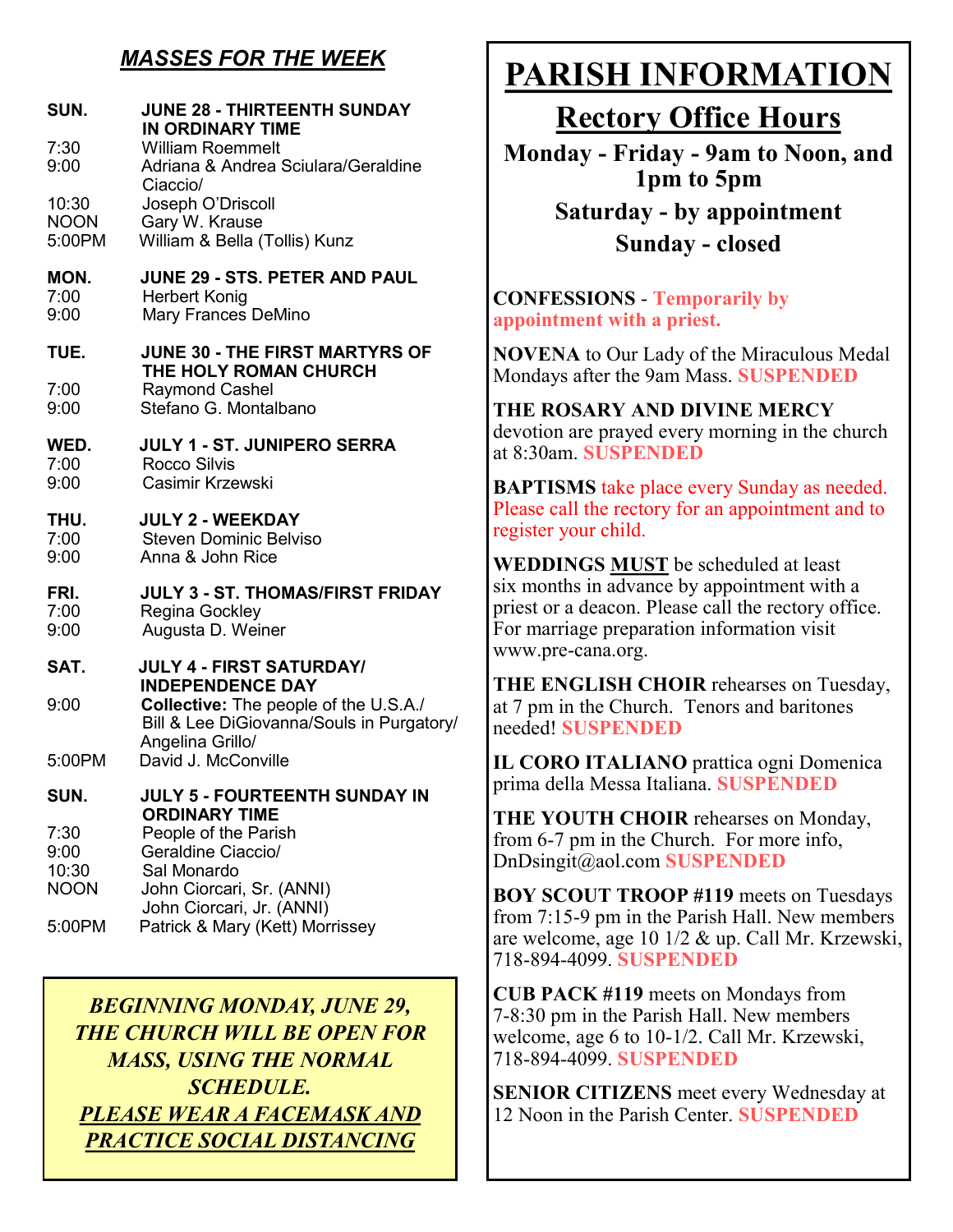# PLEASE PRAY FOR OUR SICK

Connie Faccibene, Linda Frazier, Cari Ann Falk-LoBello, Glen Falk, Ronald Frazier, Robert Sabini, Lee Falk, Scott White, McKinley Kelleher, Sean Harrison, Justin James Quirke, Elizabeth Ott, Mary Harrison, John Murphy, Anne McGinnis, Norma Voyer, Vicky Turato, Julio Pelaez, Maritza Gutierrez, Graciela Mora, Cindy Mulore, Salvatore Tuttolomondo, Gloria Mojica, Gloria Pemaj, Anne Gorian, Allen McConville, Joseph Simon, Jack Marchindiondo, The Scaturro Family, Louis Pittelli, Marion Caracciola, Giovanni Campo, Edward Stoltzenberg, Louis Pittelli, James Graff, Carol Arevalo, Immaculate Marge D'Elia, Jim O'Friscoll, Mary Rigovich, Matteo Sabini, Bob Biolsi, The Mojica Family, Msgr. Leonard Badia, Matthew Zender, Cathie Greulich, Joseph & Mary Augustine, Anthony Pittelli, Josephine Hartnett, Karen Schaefer, Jill Archbold, Fr. Paul Weirichs CP, Hannah Lehman, Daniel Wilson, John Austin Bryzgornia, Dave Kazmier, John Nogiewich, Tim Rooney, Frank Ciccone, Cindy Heege, Dr. Ajay Lodha, Dr. Vincent P. Rappa, Charlie Krzewski,

*The names will remain for 3 months, please call 718-326-1911 and ask for continued prayers.*

#### **Prayer Requests**

**Pray for vocations to the Priesthood and Religious Life.** 

**Pray for first responders and medical personnel.**

**Please pray for our men and women from our Parish serving in the defense of our country: Lt. Col. Thomas Frohnhoefer Sgt. Robert A. Domenici** 



#### *WE RECALL OUR BELOVED DECEASED*

*Rev. Eugene P. Coyle, Maria DeLourdes Santos*

*May they rest in Christ's Peace!*

## **MEMORIALS**

#### *TABERNACLE LAMP THIS WEEK*

*is lit in prayer for the people of the United States of America.* 



*HAVE A HAPPY & SAFE JULY 4TH*

#### **TODAY'S READINGS**

 *Thirteenth Sunday in Ordinary Time*

2 Kgs 4:8-11, 14-16a Ps 89:2-3, 16-19 Rom 6:3-4, 8-11 Mt 10:37-42

### **READINGS FOR THE WEEK**

Monday: Acts 12:1-11 Ps 34:2-9 2 Tm 4:6-8, 17-18 Mt 16:13-19 Tuesday: Am 3:1-8, 4:11-12 Ps 5:4b-6a, 6b-7, 8 Mt 8:23-27 Wednesday: Am 5:14-15, 21-24 Ps 50:7-13, 16bc-17 Mt 8:28-34 Thursday: Am 7:1-17 Ps 19:8-11 Mt 9:1-8 Friday: Eph 2:19-22 Ps 117:1bc, 2 Jn 20:24-29 Saturday: Am 9:11-15 Ps 85:9ab, 10-14 Mt 9:14-17 Sunday: Zec 9:9-10 Ps 145:1-2, 8-14 Rom 8-9, 11-13 Mt 11:25-30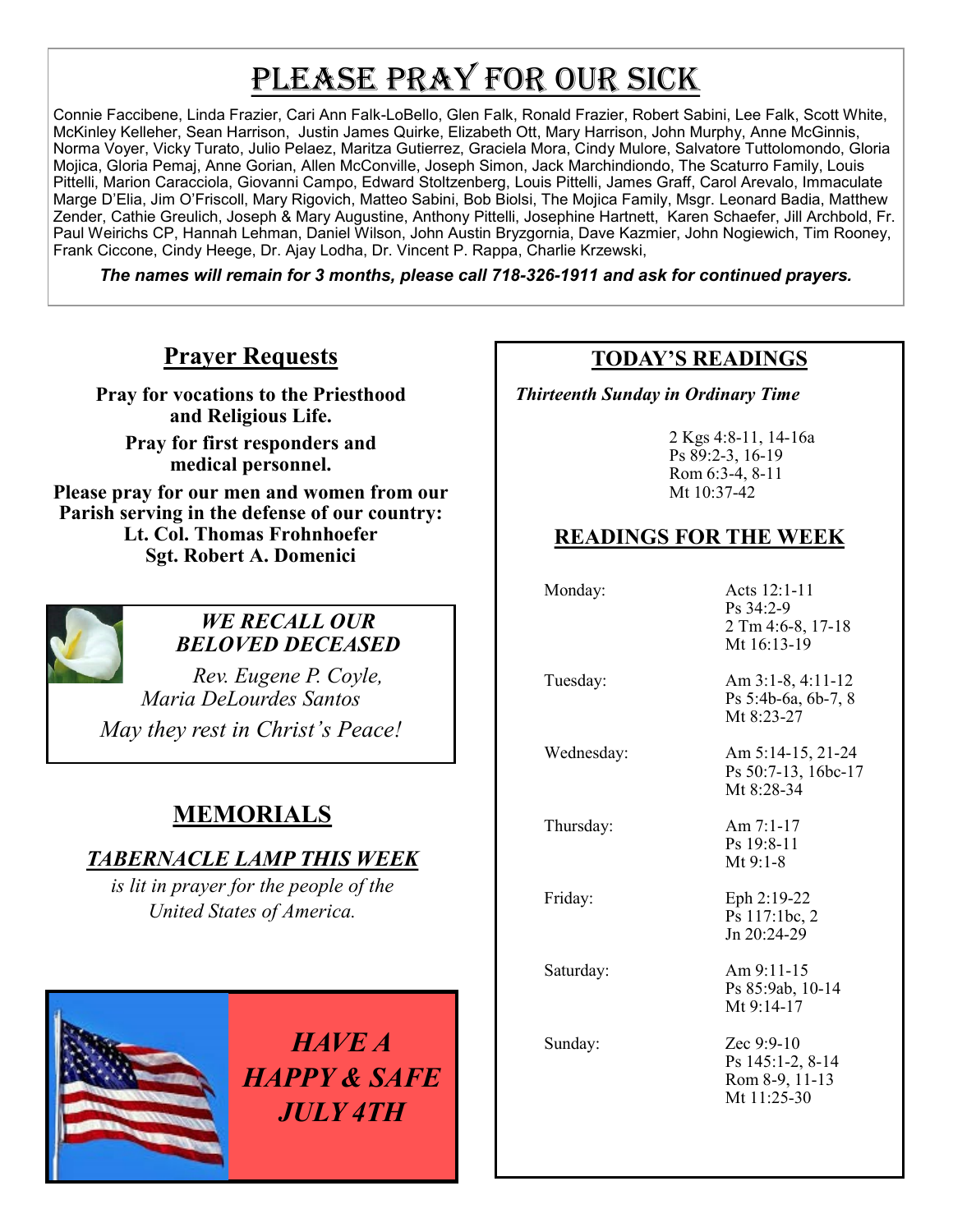#### *From the Pastor's Desk:*

#### *"Old Things, New Ways"*

 We are in the final days of preparing to reopen the church for the celebration of public Masses and to reopen the rectory office for regular business. Still to be decided at this time are how we will operate the Religious Ed Program and classes at the Academy, both of which remain outside our planning ability at this time.

 As far as Masses are concerned, the authorities, both civil and religious, have limited us to no more than 92- 96 people per Mass. Will that be enough? Will crowds be turned away? Will we get even half that number? Only time will tell. We have to observe social distancing, staying six feet apart (except for members of the same family), and to clean/sanitize the church more frequently than in the past. We cannot use the hymnals for now or distribute copies of the *Mass Bells* or the *Messa Festiva,* and the use of liturgical ministers will be minimal at best.

 Baptisms will take place more frequently, but only one child at a time, with fewer people in attendance. (Please save the crowd invitations for the party.)

 Thankfully, while we lost "only" a few of our neighbors to the virus, and even the loss of one is one too many, we did not see the losses experienced by other parishes in the Diocese. In fact, we buried fewer people over the course of three months of pandemic than we usually would in a single month. Funeral and memorial Masses can be celebrated now at the request of the families.

 The Pastoral and Finance councils must be reconstituted, but meetings are a long time off. We need new collection counters now, and ministries, like the Food Pantry, and celebrations of the Sacraments will resume as best we can. Again, social distancing will apply when the Pantry reopens.

 As I've noted recently, all of us have to be more committed to living our Faith, especially as we are bound to be a smaller church. St. Paul tells us in today's epistle, you "must think of yourselves as dead to sin and living for God in Christ Jesus." The Lord tells us in the Gospel, "Whoever does not take up his cross and follow after Me is not worthy of Me." They are hard sayings, but we can put them into action by cooperating with the grace that God bestows on those who ask Him.

 How will we rededicate ourselves to serving the Lord and following Him more actively and faithfully than we have until now? Think about your response, bring the matter to prayer, and be prepared to be more active as we go forward as a renewed parish community. The road ahead is not an easy one, but, if we walk it in the light of Christ and His teachings, we, too, will receive our reward.

 May God bless you, protect you from harm, calm your fears, and strengthen you to proclaim His love for us in Christ Jesus!

Stay safe, and keep the Faith!

*~Fr. Armato*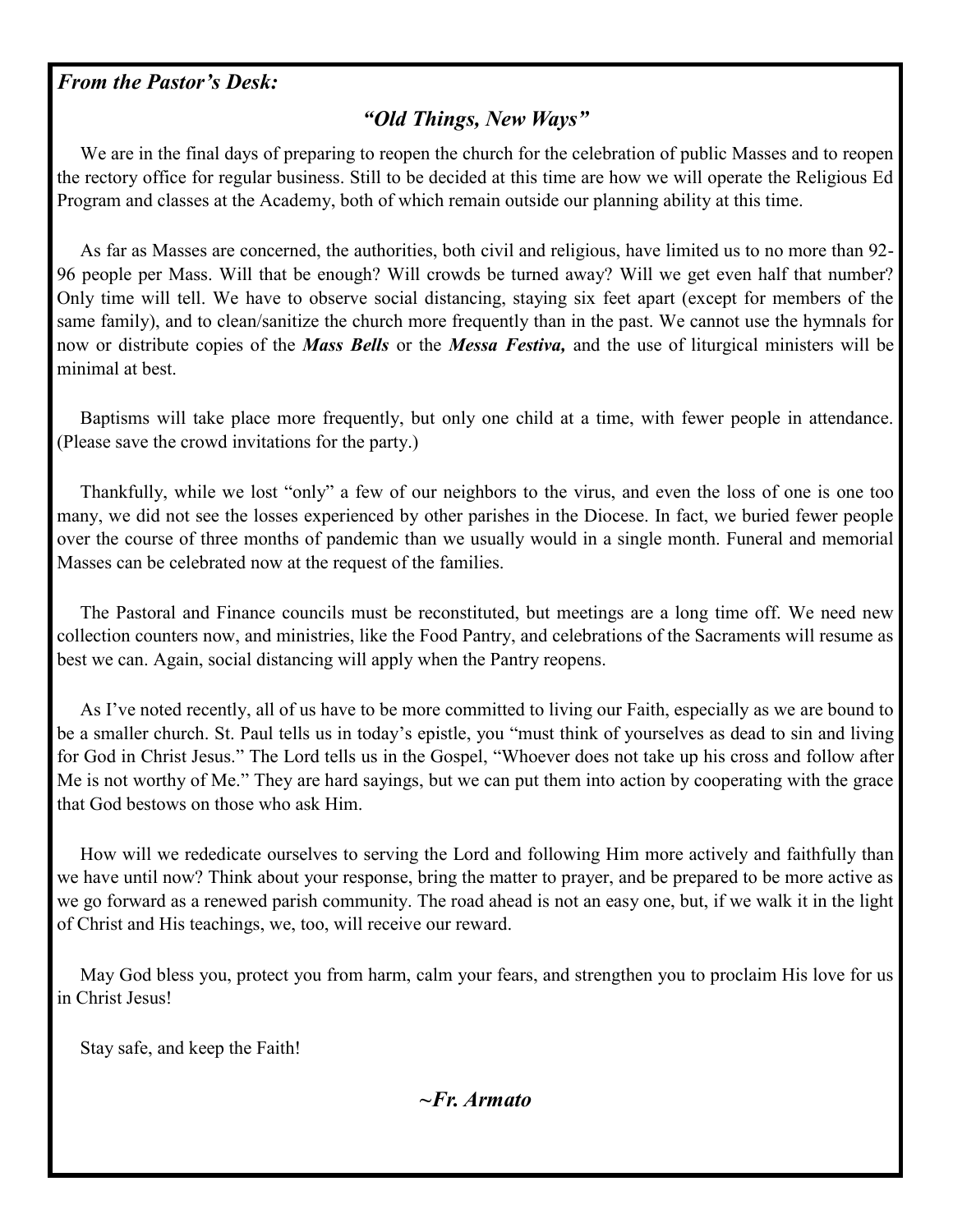#### **ANNUAL CATHOLIC APPEAL**

 The **2020** *Annual Catholic Appeal* campaign is underway. Our goal for this year has been set at \$80,015.

 With about 650 families registered in the Parish, it comes to an average donation of \$125 per family. Even in these difficult times, it's certainly not a burden if we **ALL** pitch in between now and Christmas. **So far, 108 families have pledged \$40,552 (50.7%). We're halfway toward our goal.**

 First come your own family needs, then those of the Parish. Finally, please consider your ACA response so that we may continue to serve the needs of our Parish and Diocese.

Make your ACA pledges at the following website, if you have not received a donation request by mail:

**www.annualcatholicappeal.org** 

#### **BUILDING OUR DATA BASE**

 We have names, street addresses, and phone numbers, but very few email addresses on record. Help us to build up our database of email addresses so that we can communicate better, especially during this medical emergency. Just email us at:

#### **stmargaretmv@gmail.com**

 Include your first and last name and a brief note to let us know how you're doing. Share with us what you would like to see in the parish - whether spiritual, social, or other wise - once we are able to gather together again.

 We do NOT release this information to ANY third parties.

## *PRAYER FOR HEALING*

*Lord, we ask You to lift up those who are facing illness today.*

*We ask You to bring Healing, Comfort and Peace to their body, mind and soul.*

*We ask You to calm their fears and let them feel the healing power of your love.*

#### **MONTHLY MEMORIAL MASS**

**HAS BEEN SUSPENDED UNTIL AUGUST**

## **ST. MARGARET GIFT SHOP**

**IS CLOSED UNTIL FURTHER NOTICE**

### **ST. MARGARET'S YONKERS EMPIRE CITY BUS TRIPS**

## **HAVE BEEN POSTPONED UNTIL FURTHER NOTICE**

#### **ST. VINCENT dePAUL PANTRY**

 Our St. Vincent DePaul pantry has to be restocked. Please bring your contribution of food, especially non-perishables, and place your donated items in the bin located by the center entrance to the main vestibule. You also can contribute grocery store gift cards, dropping them off at the rectory.

 The pantry will reopen on Wednesday, July 8th from 10:00 AM, to 12 Noon. Please observe social distancing as you wait.

#### **WE ARE REOPENING!**

 YES, after three months of closure, we are reopening, beginning with the 7:00 AM Mass this Monday, June 29! Mass attendance will be limited to a *maximum of* 25% of the capacity of the church, in our case, about only *96 people*. Members of the same household can sit together, but all others MUST sit apart from others by six feet. Sit in the pews ONLY at the places marked by a  $"+"$ .